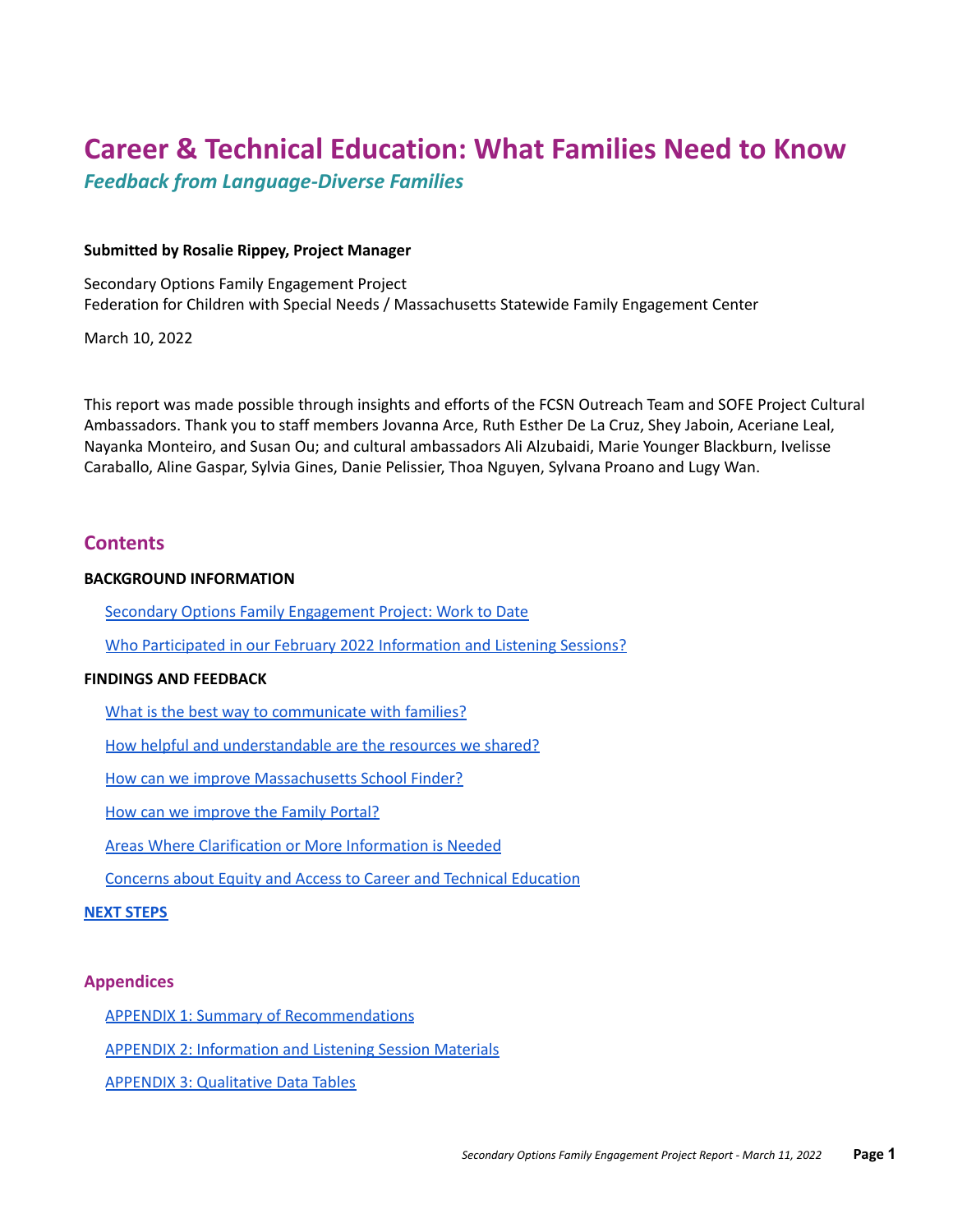# **BACKGROUND INFORMATION**

# <span id="page-1-0"></span>**Secondary Options Family Engagement: Work to Date**

The Secondary Options Family Engagement Project was created through a grant from the Department of Elementary and Secondary Education (DESE). Housed within the Federation for Children with Special Needs (FCSN) and Massachusetts Statewide Family Engagement Center (MASFEC), our goal is to build awareness of career and technical education among families with preferred language other than English, guided by the insights of families themselves.

In October 2021, we launched a survey and organized a series of focus groups and interviews to hear from families from around the state and from diverse language groups.

- **Summary:** [Arabic](https://docs.google.com/document/d/1Dmvd06GZgQ_roafvbCjsgdGUbgYoA5Q5Xt1d39lk_5Q/edit?usp=sharing) **|** [Chinese](https://docs.google.com/document/d/1LrI6rtGOGbDZAcul0YBXuWsFszhjNFb0PQFOaUDXFlo/edit?usp=sharing) | [English](https://docs.google.com/document/d/1GbZVyTaE3BsdzFYJWCdsPF7b4Q760ImNXNxABMh0FR4/edit?usp=sharing) | [Haitian](https://docs.google.com/document/d/1iBAOhrB-jgOdC2DnTuRXriHSAGOvZONmNM_2C5M_Wlg/edit?usp=sharing) Creole | [Portuguese](https://docs.google.com/document/d/1WaEgu2DensU7tCgOUOyIThDlOtma2kCLWa_CB1sgbLw/edit?usp=sharing) | [Russian](https://docs.google.com/document/d/1rbNyydEZDDeUVsnGIWXTqs9iRyjwLcqGPl28BS2lXP4/edit) | [Spanish](https://docs.google.com/document/d/1cbOFwdVPoYN8d0dlZUM-JClNHoEJ7brHRpU_WKKfJS8/edit?usp=sharing) | [Vietnamese](https://docs.google.com/document/d/1LyU0HoJtTVkzYeeZSKbUz2EYMN-UyZ8r_OdrrPa7cis/edit?usp=sharing)
- **Full Report:** [Google](https://docs.google.com/document/d/1UAKVM6ucvb3-GgzgRB1VwuXM_1ejx_KxtpG4DmlJoAA/edit?usp=sharing) Docs | [PDF](https://fcsn.org/wp-content/uploads/sites/2/2021/11/SOFE-Report.pdf)

Based on these sessions, we worked with DESE on a number of enhancements and additions to the available online resources for families, including implementing a translation system that allows human-translated content to be seamlessly integrated into the website. This allows users to set their language preference once and then move between different sections of the site. DESE and FCSN/MASFEC also worked together to create a more welcoming and easy to understand "What [Families](https://www.doe.mass.edu/ccte/cvte/cte-families/default.htm) Need to Know" section of the DESE Career and Technical Education website.

In February 2022, we hosted formal sessions in six languages, presenting key concepts, graphics, and terminology used in family-facing resource materials developed in part through this project. It also included a walk-through of two online tools: DESE [Family](https://www.doe.mass.edu/families/) Portal and the [Massachusetts](https://profiles.doe.mass.edu/search/get_closest_orgs.aspx) School Finder. Finally, the presentation was followed by structured questions and unstructured opportunities for families to ask questions or make comments.

# <span id="page-1-1"></span>**Who Participated in our February 2022 Information and Listening Sessions**

We spoke with more than 114 individuals, almost all of whom were parents or caregivers, including 91 who directly attended a formal session, 23 individuals who shared input following a brief presentation at an existing support group, and parents who shared their questions via the session registration form.

Of those who identified a community of residence, about 60% were from Greater Boston, which is roughly reflective of the population of the Commonwealth as a whole.

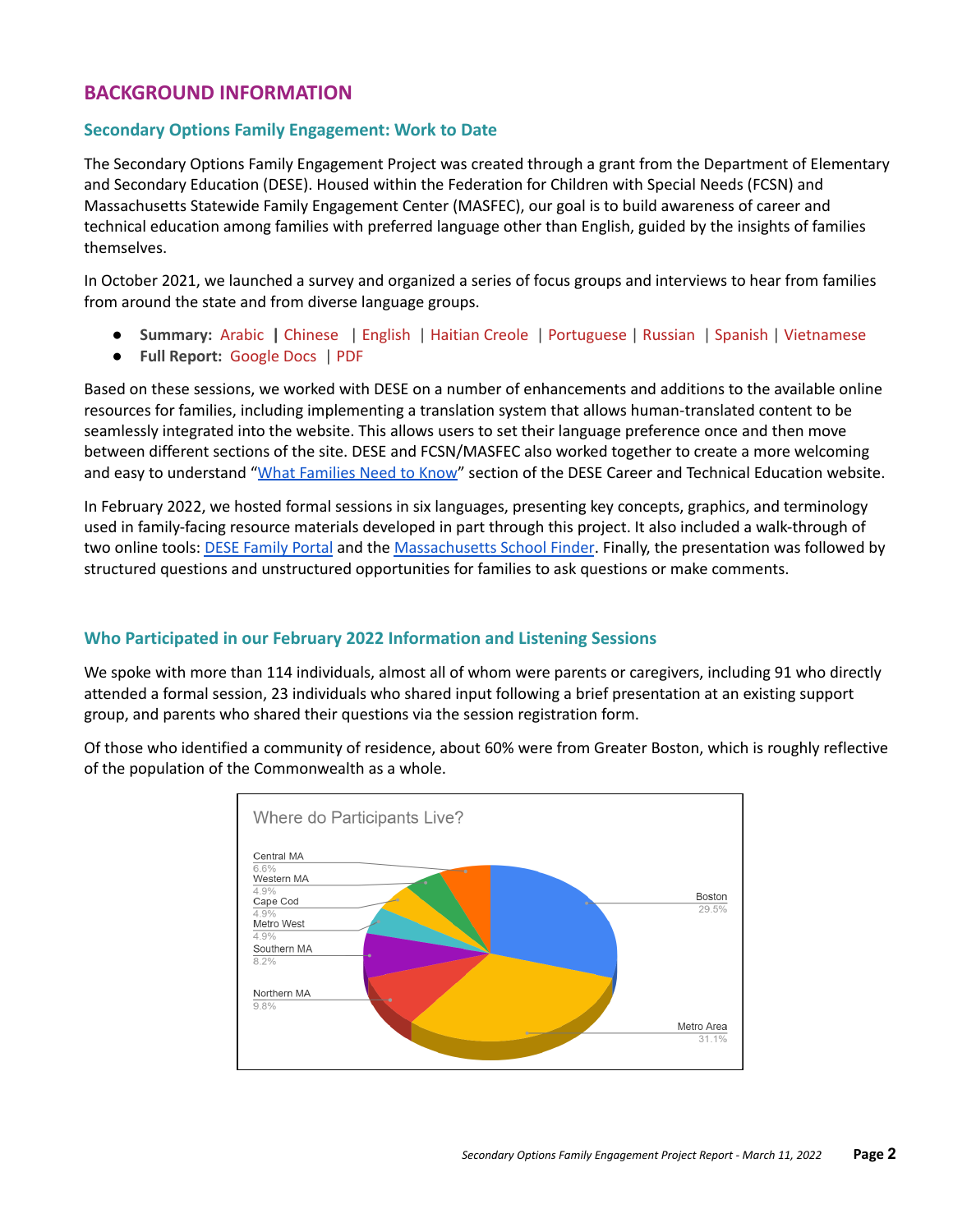About 80% of the parents/caregivers we spoke to having a home language other than English. (Some bilingual parents/caregivers attended sessions held in English).



In terms of racial and ethnic diversity, over 80% of the families we spoke to were people of color. This number is estimated based on a combination of self-reported race/ethnicity as provided in registration forms and the correlation of language groups with particular racial or ethnic groups. 1



<sup>1</sup> For the race/ethnicity chat, we did not count participants with unknown race/ethnicity in the calculation of these percentages.

*Secondary Options Family Engagement Project Report - March 11, 2022* **Page 3**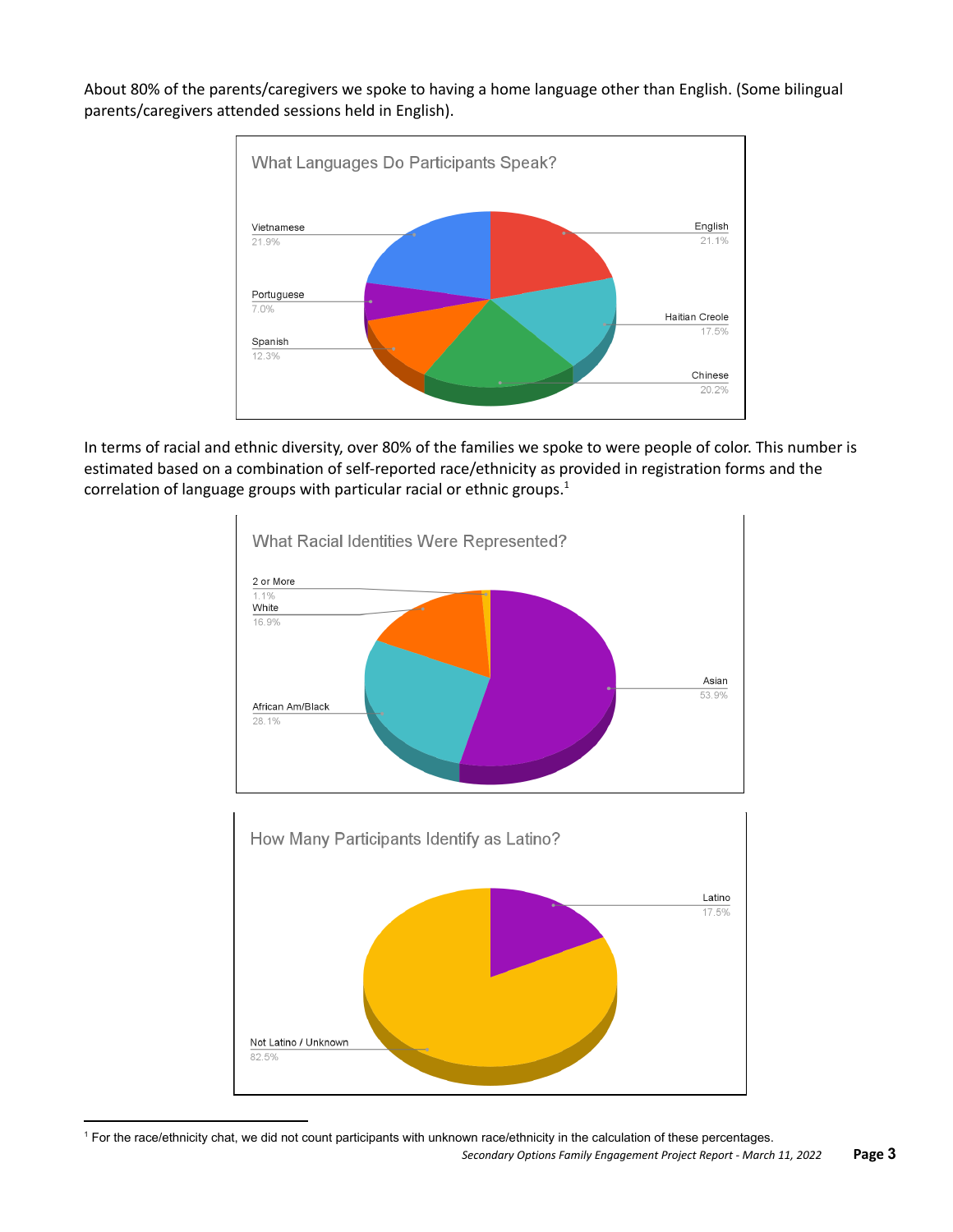# **FINDINGS AND OTHER FEEDBACK**

# <span id="page-3-0"></span>**What is the best way to communicate with families?**

In most cases, this report lists comments and concepts without noting any possible differences between language groups. However, there were differences in how participants in different language groups responded to questions related to communication preferences. Specifically, families were asked what technology they prefer to use when looking for information online. The following table displays the consensus of different language groups

| <b>Technology</b> | <b>Language Group</b>                 | <b>Reasons</b>                                                                                      |
|-------------------|---------------------------------------|-----------------------------------------------------------------------------------------------------|
| Phone             |                                       | Don't want to download an app to my phone                                                           |
| <b>Browser</b>    | English, Vietnamese, Spanish, Chinese | Concerns about data privacy with apps                                                               |
| App               | Spanish, Portuguese, Haitian Creole   | Easier to use - especially if it has short videos and brief chunks of<br>information                |
| Computer          | Mentioned infrequently across groups  | Computer users cited that they like having access to the full<br>navigation and content of websites |

It is important to note that families in multiple groups expressed that individual conversations (in person or by phone) and using physical paper hand-outs would be even more helpful than any online resource - before we asked them about this option. Upon being asked:

Families strongly and nearly unanimously agreed that it would be helpful if there was a phone number they could **call to ask questions about Career and Technical Education - in their own language.**

# <span id="page-3-1"></span>**How helpful and understandable are the resources we shared?**

In general, families shared positive reactions to the online resources that we shared with them. These reactions can be summarized by the following points:

- Families expressed that the School Finder is a useful tool that they can use to learn about their options
- Families who spoke languages other than English appreciated that the information is translated into their language
- The addition of a map to the School Finder was welcomed as a helpful enhancement
- Families had questions about, and appreciated learning about, the range of career paths and opportunities available through Career and Technical Education programs and appreciated learning about these options during the session
- While the session did not spend a lot of time on the DESE Family Portal, several participants expressed that it is helpful to have a centralized, easy to find, parent-friendly source of information about education topics

In contrast to the terminology definitions presented to families in our October session, families stated that our definitions and explanations were easy to understand in most instances. Some who participated in both sessions commented that our newer materials were much easier to understand. There were a few exceptions.

● **"Local" Program**: In our session, we spent time explaining the difference between two major categories of Career and Technical Education programs - and we experimented with new terminology, "State-Approved (Chapter 74)" and "Local (Non Chapter 74)." While the concept of State-Approved was understood, a handful of individuals found the term "Local" confusing because it might seem to imply that the program you would find in your own local area would be a "Local Program" and that State-Approved programs would be available elsewhere.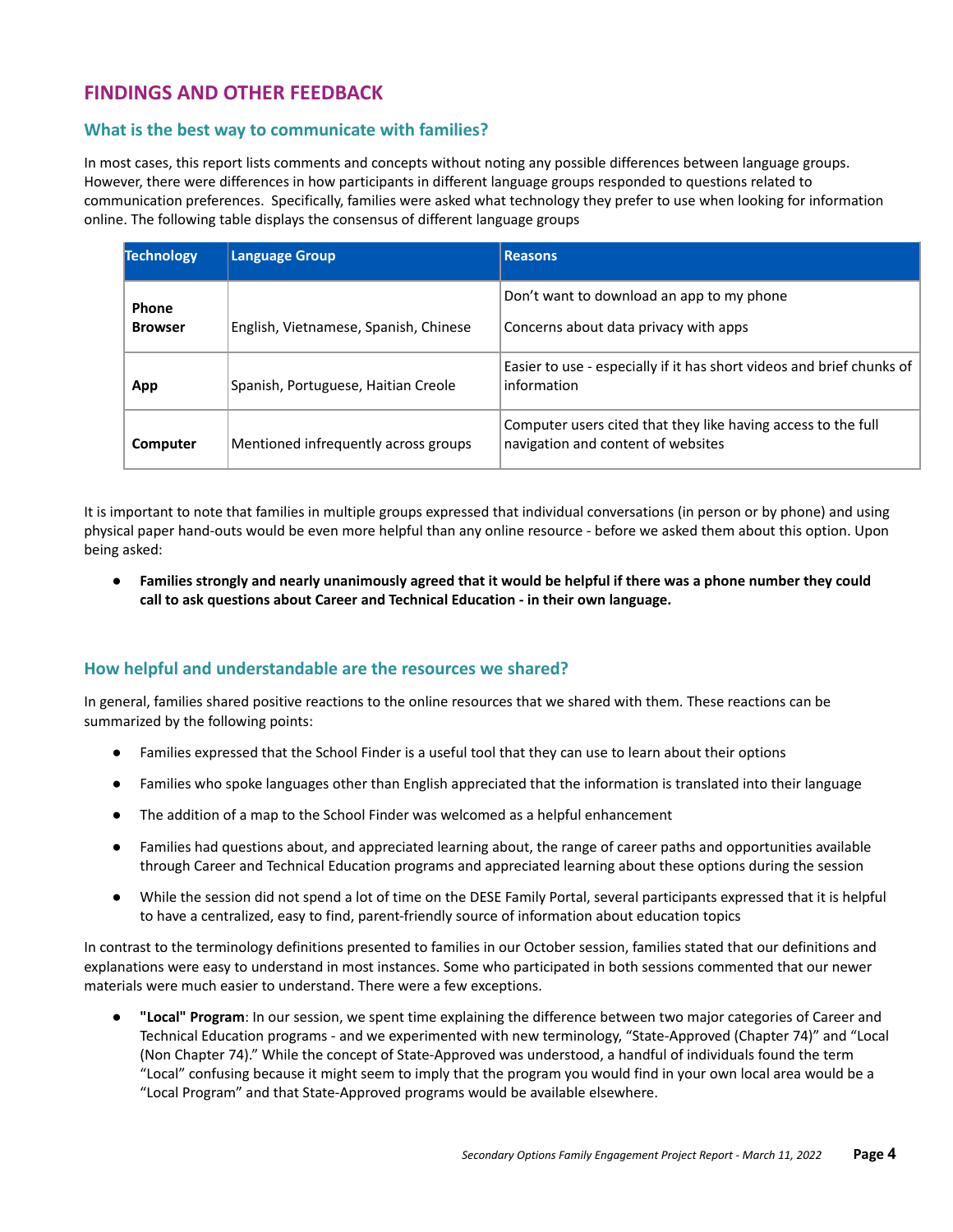- **"Nonresident"** (as in, nonresident tuition application process): This term evokes meanings of residency related to immigration status for some families.
- **Difference between Non-Resident vs. School Choice vs. Out-of-District Placement**: families may be familiar with one of these concepts and find it confusing to understand the differences between them. For instance, a district might not participate in School Choice but might accept Non-Resident applications to its Career and Technical Education Program.
- **● Discussions of Tuition:** In our sessions, we mentioned tuition in the context of programs available after high school (through trade schools, community colleges, etc.) and in the context of the Non-Resident Student Tuition process. Haitian families in particular found these discussions confusing, perhaps in part because in Haiti, 80% of schools charge tuition for students to be able to attend. This was confusing in other groups as well, underscoring that for details such as this it is better to counsel a parent/caregiver on the specific information that applies to their child and family.
- **● Specific Translation Problems:**
	- **"Technical"** In Vietnamese, the term we used implies "technology" as opposed to practical training that may or may not be in a technology field.
	- **"Portal" -** On the Family Portal, the Chinese translation implies a more literal concept of entrance or doorway. This points to both the importance of human translation and finding consistent translations for technical terms; as well as the challenge when using metaphors (Portal, Pathway) to describe concepts.
	- **Acronyms** Acronyms should be used sparingly because they do not correspond to a term once it is translated into other languages; and many languages do not use the Latin alphabet.

# <span id="page-4-0"></span>**How can we improve Massachusetts School Finder?**

#### *Finding It*

The URL for School Finder is difficult to remember ([https://profiles.doe.mass.edu/search/get\\_closest\\_orgs.aspx\)](https://profiles.doe.mass.edu/search/get_closest_orgs.aspx) and there is no obvious pathway for families to follow to access parent-facing resources from the home page of the DESE website. For example, some websites have an eye-catching "For Families" button, section or tab.

#### *Number of Clicks*

Families emphasized that the information they need the most is information on what their child is eligible for and how to apply. After users fill out the form, they must take the following steps for every school that is listed and looks like it could be a match for their child:

- 1. Click on the school name to be taken to the School and District Profile Page
- 2. Locate the website link for the school
	- a. In some instances, this link will take you to a school district page rather than to the page for the school you are looking for. In this case, you need to find a link for the school's website or use Google to find the correct website.
- 3. Once you are on the correct website, which will be in English, click the translation button to view a machine-translated version of the page.
	- a. If it is a Vocational/Technical school, look for an About or Admission page to view the criteria for admission or application process, and locate who you can contact with questions. For Regional schools, you may need to look in more than one place to find out which towns are members / sending communities.
	- b. If it is a program within a comprehensive high school, look for a list of departments in order to locate the correct department.
- 4. Fill out the form Currently It takes many steps / too many clicks to access the key information the parent needs specifically admissions info and application deadlinesVietnamese, Pilot, Cultural Ambassadors

#### *Make Address Optional*

Some families, particularly families from immigrant backgrounds, may have reservations about typing their address into this form. Allowing people to search by town instead of a specific street address would address this concern.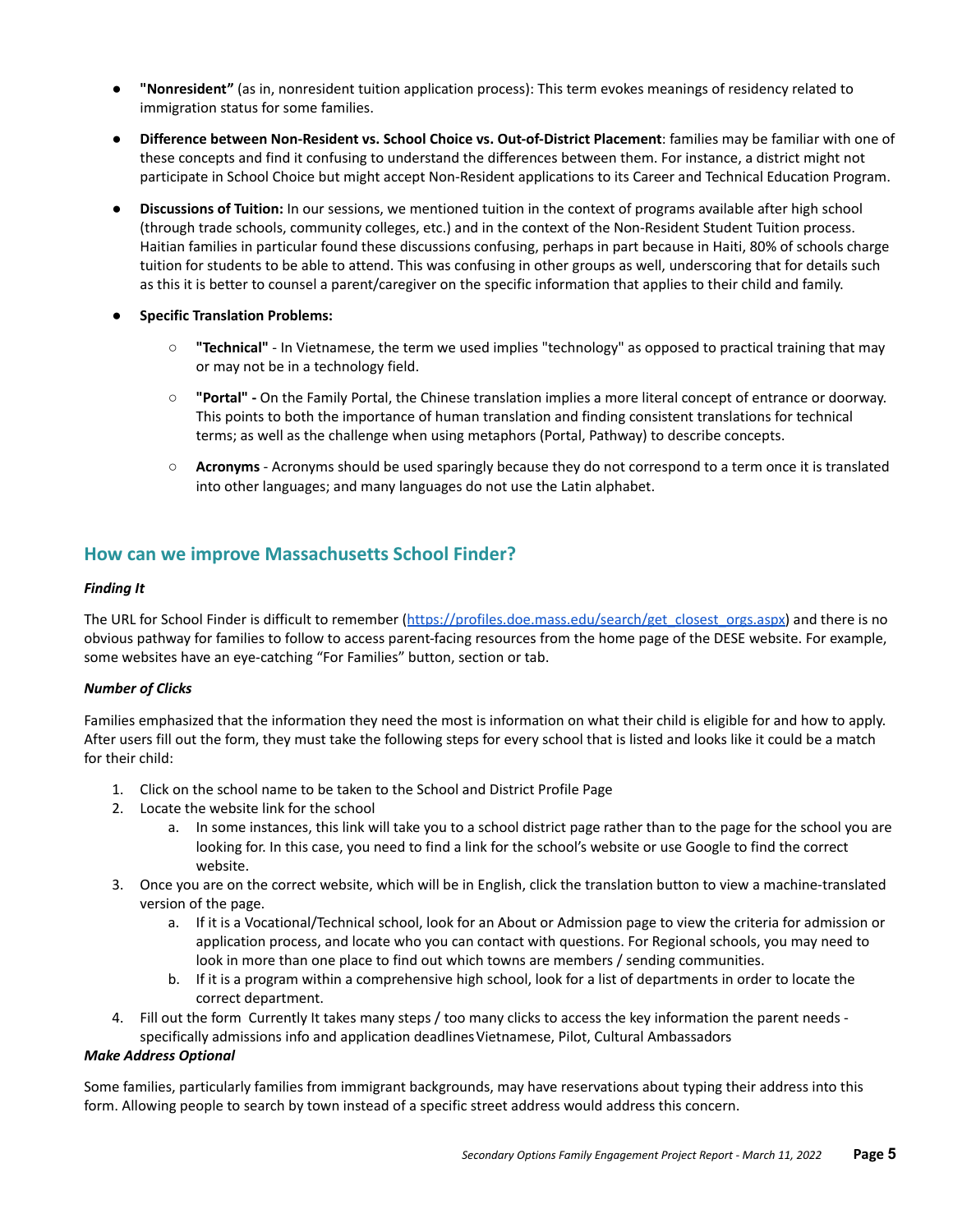#### *Include Students Ages 18-21*

Although "Post-Secondary Chapter 74 Program" is an option in the Programs/Pathways drop-down, there is no checkbox for the eligible age range under "Grade." Stopping at Grade 12 also invisibilizes students who remain in high school until age 22 due to a disability.

#### *Exclude Results Where Students Are Not Actually Eligible*

Some families noticed that schools appeared in search results even though their child would not be eligible according to the relevant school assignment policy. For example, when we did a search for the closest elementary school to a particular address, every school in the town was listed even though the district would assign the student based on their home address; and schools in other districts appeared even though the outside district does not participate in School Choice. A user would need to dig through many different information sources in order to manually filter the results and identify their actual options.

The only reference made to how search results are filtered is the statement, "This tool will display all schools for which the entered address and grade selection may provide a student with potential enrollment preference, even if the school is located farther than the selected distance." It is unclear what type of enrollment preference this refers to. We found examples where a Regional School appeared in search results for an address that is not part of the "sending" communities. While the student could apply as a non-resident, they obviously do not have an enrollment preference at the school.

#### *Map Labels and other English-only Content*

In the search results, there is an icon that opens a pop-up with a definition of different types of schools (Recovery School, Virtual School, etc.) However, the map is placed above these definitions - which are scattered across a long scroll of search results. Therefore, users may not be aware that these definitions are there.

In addition, most of the parent-facing information now uses the phrase "Career and Technical Education" but the label on the map says "Vocation Technical Schools."

The map labels are also not translated. In addition, the sentence "Please note: We are in an ongoing process of updating multilingual content on this webpage. Please check back as we continue to expand language access. Thank you" should be translated.

#### *The label and Structure of the"Pathways/Programs" Drop-Down is Confusing*

In preparing for these sessions, many cultural ambassadors and FCSN staff members who tested out the School Finder commented that they didn't know what "Pathways/Programs" means in the context of the School Finder. These words are common enough that users might assume every type of school or program would be listed there. However, many types of schools and programs *are not* listed here, including charter schools, Approved Special Education schools, Virtual Schools, Recovery Schools, private and religious schools, dual enrollment programs, Innovation Schools, etc.

Once a user clicks on this drop-down, new sources of confusion arise.

- 5. At the point when a user clicks on the drop-down, the **program names are not defined** anywhere. Users must have prior knowledge of these terms to know which one to select.
- 6. **It is not possible to search by career area** -the search is pre-filtered by category: *Chapter 74 Program, Non-Chapter 74 Program, After Dark Program, Post-Secondary Chapter 74*. This means that a user who is interested in carpentry, for example, would have to conduct three separate searches to find out if the program is available in any form in their community. Most newcomers to the topic would not know to check all three categories of programs.

#### <span id="page-5-0"></span>**How can we improve the Family Portal?**

#### *Make it easier to find*

Similar to suggestions for the School Finder, the Family Portal should be easier to find within the DESE website. It does have the advantage of having a simple and memorable URL: <https://www.doe.mass.edu/families/>

#### *It could be even more family-friendly*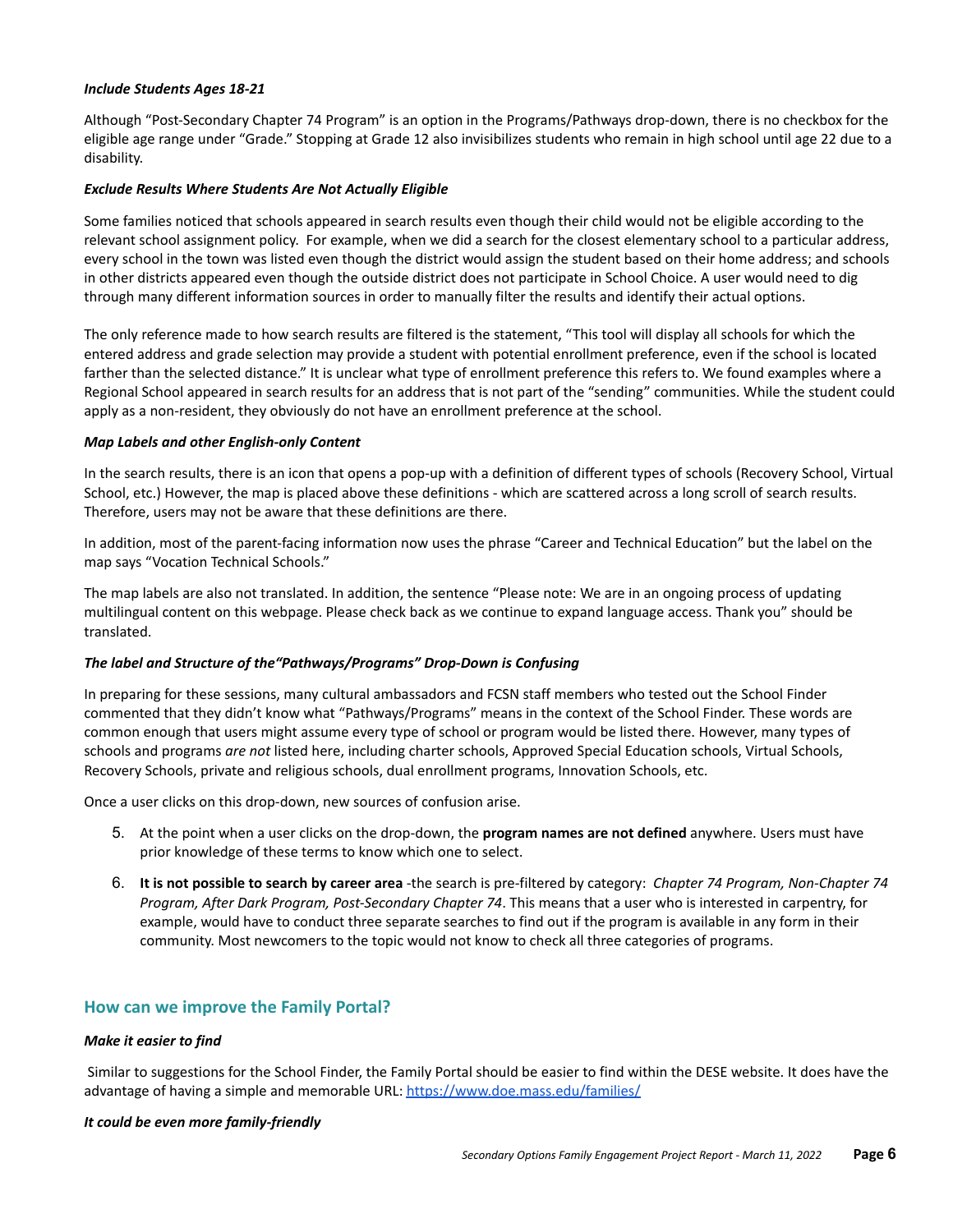The main text of the Family Portal speaks about family engagement, which is not necessarily of practical interest to families. Families would like to see more images, fewer words, and greater focus on the practical questions that parents have.

#### *Use human translation rather than machine translation for family-facing information*

It is noticeable that the Family Portal and most of the DESE website seems to be machine translated.

#### *Link to family-friendly versions of the information*

While the topics are of interest to families, many of the links go to pages that are designed for educators and administrators, and therefore use statutory language and education jargon. Ideally, family-friendly versions should be developed for as many departments as possible. One small but specific fix is that the link for Career and Technical education should go to the What Families Need to Know page.

#### *Group family-friendly information together in one section of the website*

The pages that are linked from the Family Portal are nested under a wide array of departments, meaning that once the user navigates to that page, all of the navigation links relate to that administrative department and may be completely irrelevant or even confusing for families. For example, the very useful guide: [Choosing](https://www.doe.mass.edu/finance/schoolchoice/choice-guide.html) a School, A Guide for Families is located within the School Finance and District Support department. Side links include topics that are unlikely to be of interest to the average parent or caregiver, such as "Accounting and Auditing," "Chapter 70 Program" and "Charter School Finance and Enrollment."

# <span id="page-6-0"></span>**Areas Where Clarification or More Information is Needed**

Whether through the development of additional online resources or creation of a resource line that parents could call, the following questions may need to be addressed in order to improve parent understanding.

#### *Not everyone who wishes to attend a career/technical education program will be able to*

Some of the information we presented provided the impression that anyone can attend a CTE school or program. While these schools and programs may not discriminate, they can set admissions criteria and they are not accessible in all geographic areas of the state (Shrewsbury, for example). When promoting these opportunities statewide, it will be important not to over-promise in terms of the availability of these programs for all students. Please see the next section for further discussion of this topic.

#### *Families questioned whether an 8th Grader knows what they want to be when they grow up*

One significant omission as we have developed informational resources for this project is an explanation of how Exploratory courses work. This should be explained in the next round of resource development.

#### *Families want to know who they can contact if they have a question or concern*

Even before we asked them if it would be helpful to have a phone line they could call, many families asked who they can call with questions. In addition, when issues of equity and potential discrimination were raised, families wanted to know who to appeal to if they believed their child was discriminated against, particularly on the basis of language or disability. Echoing comments described in our October 2021 report, families also expressed that they would like their child's current school to communicate with them about these opportunities - ideally in their home language.

#### *Families want to understand what opportunities are available for students in Grade 10 and Beyond*

Some students will be rejected from the school they apply to. For others, post-secondary technical and trade schools will be a better fit than trying to accomplish this training during high school. Families expressed a need for information about the range of opportunities available during high school and following graduation. This includes opportunities that are specifically designed for students with disabilities, who may benefit from elongated educational timelines and programs such as the pre-employment training services offered by the Massachusetts Rehabilitation Commission.

#### *Families want specific evidence that a Career or Technical program will meet their student's needs*

This concern was reflected in questions about how to match a student's skills and interests to their choice of high school as well as questions about whether a diploma from a technical school is the same as a diploma from any other high school. Families also asked how they can tell if a particular school will help their student find a job or enter a certain type of college upon graduation.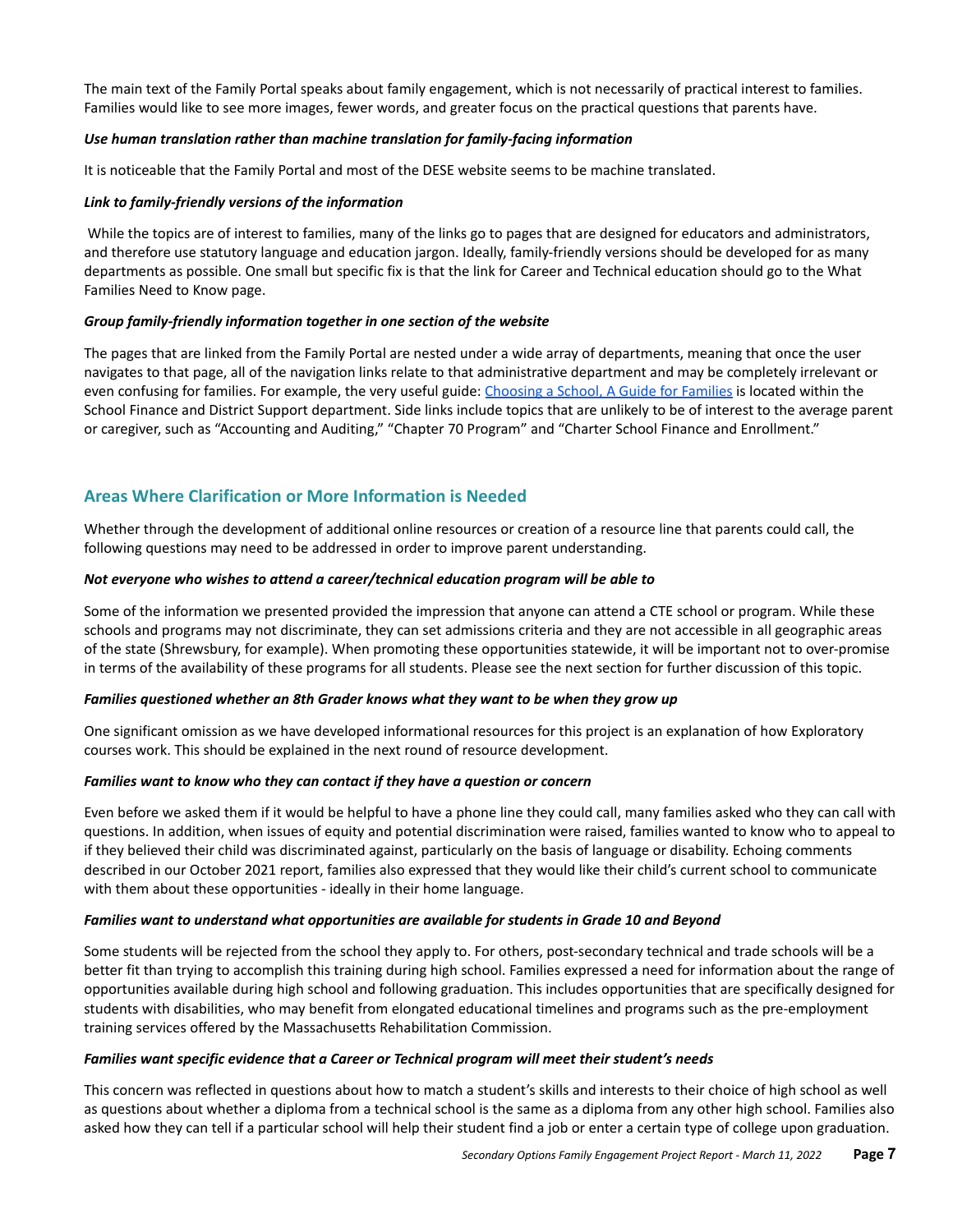The best way to address this is to start with questions about a student's goals for the future and then match those goals to a set of recommended options. The most straightforward way to do this is through a 1-1 conversation with someone who is knowledgeable about the system. One goal of this project is to develop tools that guidance counselors can use for these conversations with students. Families also endorsed the concept of having a central, multi-language phone number they can call.

# <span id="page-7-0"></span>**Concerns about Equity and Access to Career and Technical Education**

The primary focus of the Secondary Options Family Engagement Project is to ensure *equitable access to information* about Career and Technical Education among families with a *first language other than English*. Due to our longstanding connections with families of students with disabilities, it is important to note that many bilingual families who attended our sessions have a child with a disability.

Multiple concerns were raised by many parents/caregivers about whether their children would be able to equitably access career and technical education due to language access, disability access, or both. Obstacles that were named include:

- Families being able to navigate the application process, given language, technology, and literacy-related barriers
- Lower student grades and higher rates of disciplinary involvement resulting from implicit bias and/or student needs not being met in their regular school environment - making their applications less competitive
- Challenges for bilingual students and students with language-based or executive functioning deficits to be able to "shine" in an admissions interview, where required
- Parent concerns about whether their child would be adequately supported and accommodated if they were admitted to a program
- Fears that students coded in a student database as "EL" or as having an IEP would be directly discriminated against in the admissions process

This report aims to highlight issues of parent access to information; however, we have a responsibility to also elevate concerns raised about systemic barriers to access, opportunity, and full inclusion.

# <span id="page-7-1"></span>**NEXT STEPS**

The Secondary Options Family Engagement Project is designed to follow the dual capacity-building model, as outlined in the [Massachusetts](https://masfec.org/strengthening-partnerships/) Statewide Family Engagement Frameworks. In essence, we seek to both share resources and information developed by state and local agencies with historically under-represented communities; and to amplify the insights and concerns raised by families to support improved practices by state and local agencies.

Over the next few months, we will integrate the insights of families into the following dual capacity-building activities:

- Supporting further enhancements to information available for families on the DESE website as a resource to both families and school personnel
- Developing easy-to-understand "sound bites" that use graphics and video to raise awareness of opportunities among families and sharing this information via our parent-to-parent networks
- Sharing translated, user-friendly information with schools and encouraging them to use this information to communicate with language diverse families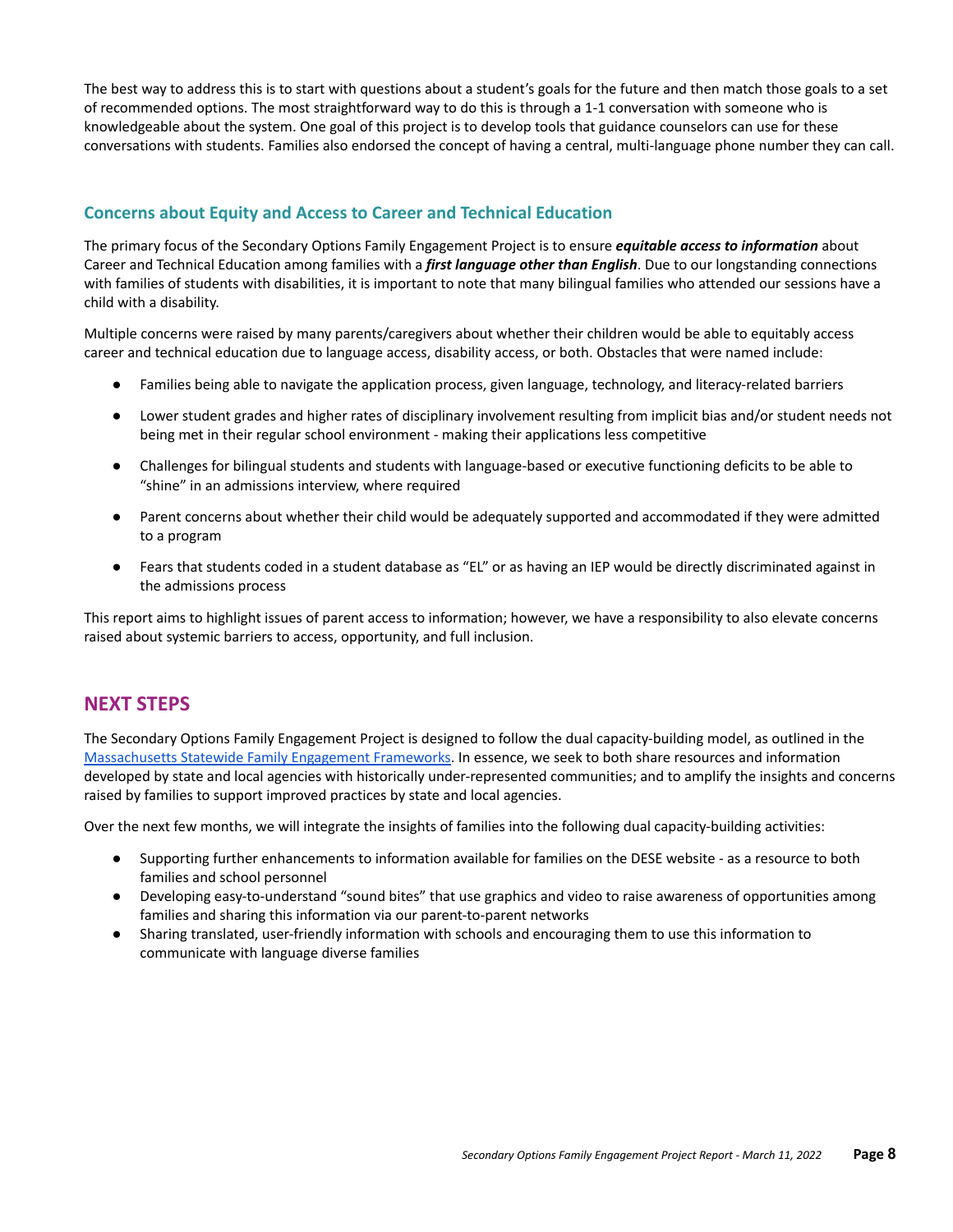# **APPENDIX 1: Summary of Recommendations**

#### <span id="page-8-0"></span>**Communication Preferences**

- 1. Technology: Mobile-friendly website and app (both)
- 2. Phone line / 1-1 Conversations is needed
- 3. Paper hand-outs still helpful for some
- 4. Use human translation rather than machine translation
- 5. Provide information in both English and home language

#### **School Finder Enhancements**

- 6. Shorter URL so it's easier to find
- 7. Translate un-translated phrases
- 8. Reduce clicks to access eligibility/admission information
- 9. Make Street Address Optional
- 10. Include Students Ages 18-21 under "Grade"
- 11. Exclude results where student is ineligible
- 12. Change the label "Pathways/Programs" or make the list of programs more comprehensive
- 13. Define terms used in the drop-down
- 14. Do not nest career path (eg carpentry) under a Pathway type
- 15. Define school types used in the drop-down from the start
- 16. Translate map labels
- 17. Define terms used in map labels higher up on the page (so users do not need to scroll down)
- 18. Correct label, "Vocation Technical Schools"

#### **Family Portal Enhancements**

- 19. Make it easier for families to find (from DESE main page?)
- 20. More images, less text
- 21. Reduce discussion of Family Engagement (this is more for practitioners than parents)
- 22. Link to family-friendly versions of the information
- 23. Keep family-facing information together, not scattered

#### **Terminology - Find Alternatives or Clarify**

- 24. "Local" Program
- 25. Non-Resident
- 26. Tuition
- 27. "Portal"
- 28. "Technical"
- 29. "Programs/Pathways"
- 30. Acronyms
- 31. School Choice vs. Non-Resident Application vs. Out-of-District Placement
- 32. School Finder: "This tool will display all schools for which the entered address and grade selection may provide a student with potential enrollment preference, even if the school is located farther than the selected distance."

# **Messaging and Content**

- 33. Families are most motivated by how programs produce the outcome desired for their child. This is individual and may include understanding the range of career options and/or whether the program produces college readiness
- 34. Families want practical information: admission criteria, application instructions, who to contact for help
- 35. Address omission of explanations for After Dark, Innovation Pathways, Exploratory, Post-Secondary Chapter 74
- 36. Do not over-promise not all students will be able to access
- 37. Be more inclusive of students with disabilities in what information is presented (too siloed)
- 38. Offer avenues to explore post-high school
- 39. Provide information about what to do if you have experienced discrimination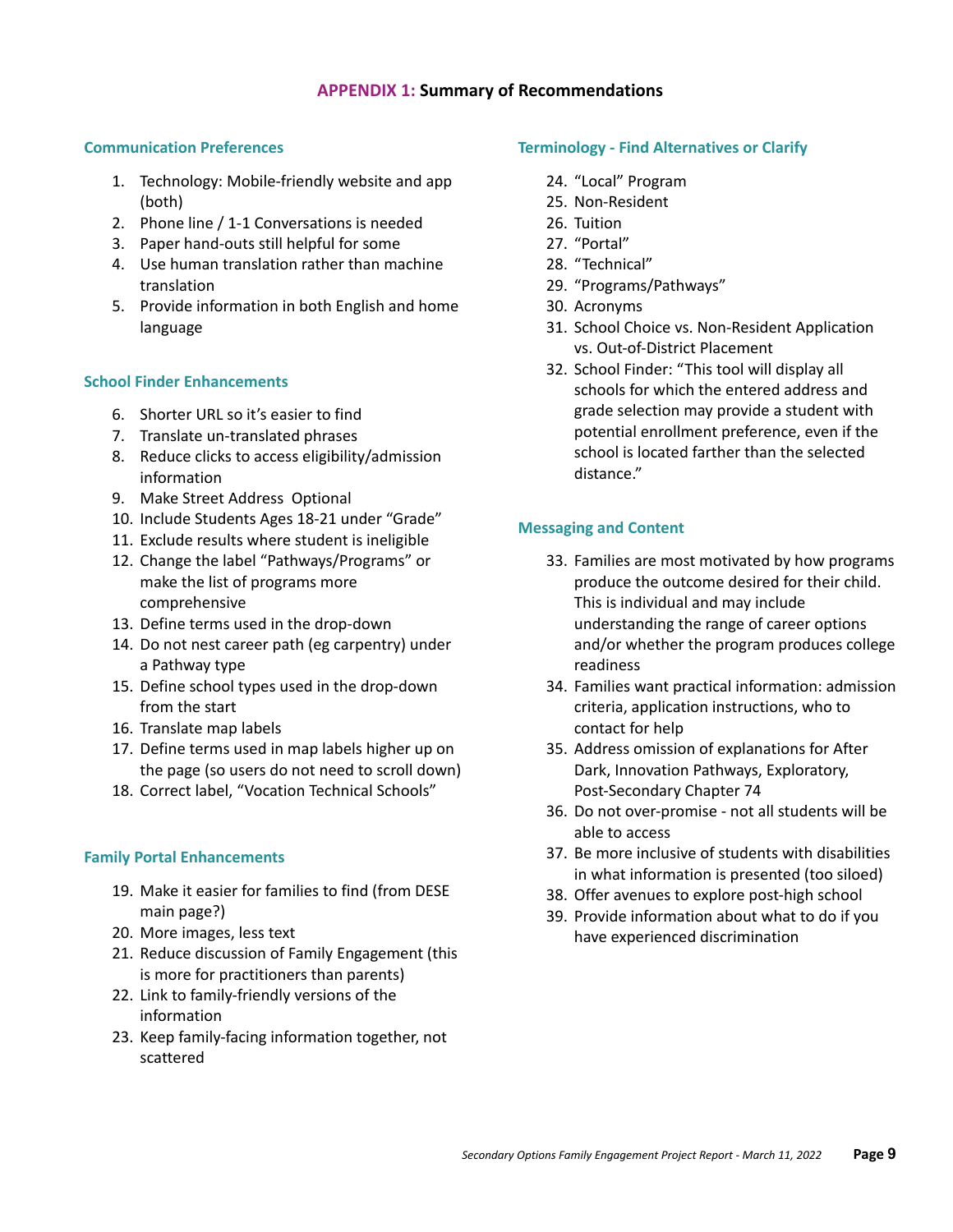# **APPENDIX 2: Information and Listening Session Materials**

#### <span id="page-9-0"></span>**Presentation Slides**

- Chinese: 职业及技术教育: [家庭需要知道什么](https://docs.google.com/presentation/d/1vw4tXZ-Lx8wbTKtIpUd1xYbwTPFFmQUCnWDOdR2PvoY/edit?usp=sharing)
- English: [Career & Technical Education: What Families](https://docs.google.com/presentation/d/1xmgIvEbk0_s-j9vECtHPt43QPVsSQIMpyA8E9cNU1_I/edit?usp=sharing) Need to Know
- Haitian Creole: [Karyè ak Edikasyon Teknik: Sa Fanmi](https://docs.google.com/presentation/d/12iuJQ5RaqeTg7C6UiVu7mrh4Ey6TxT19qRdQiTEEz3I/edit?usp=sharing) Dwe Konnen
- Portuguese: [Educação Profissional e Técnica: O Que](https://docs.google.com/presentation/d/15GPebH9nuUlNXoDZW5xro0q83NOdsgMmRcOY313GneE/edit?usp=sharing) as Famílias Precisam Saber
- Spanish: [Educación Profesional y Técnica: Lo que las](https://docs.google.com/presentation/d/1JBzjP7f6y-458KGGGoM82jnfww35Xjd5-mvhRu1AVPI/edit?usp=sharing) familias necesitan saber
- Vietnamese: Giáo dục Kỹ thuậ[t & Ngh](https://docs.google.com/presentation/d/1pr2OQxjKmirVdHcuq1wLSliYwwCWYbsSaP8x5-bAxn4/edit?usp=sharing)ề nghiệp: Gia Đình cần biết những gì

#### **Focus Group Questions**

- 1. How clear was the information that we shared with you today?
- 2. Today we showed you a resource called [Massachusetts](https://profiles.doe.mass.edu/search/get_closest_orgs) School Finder. How helpful is this resource?
- 3. What can we do to improve Massachusetts School Finder?
- 4. We also shared a resource called DESE [Family](https://www.doe.mass.edu/families) Portal. How likely are you to look for information on the DESE Family Portal in the future?
- 5. What suggestions do you have for the DESE Family Portal?
- 6. When you are looking for information online, what technology do you most like to use?
	- An app downloaded onto my phone
	- My phone's internet browser (Chrome, Safari, etc.)
	- My computer
	- A browser on my tablet
	- An app downloaded onto my tablet
- 7. Would it be helpful to you if there was a phone number you could call to ask questions about Career and Technical Education?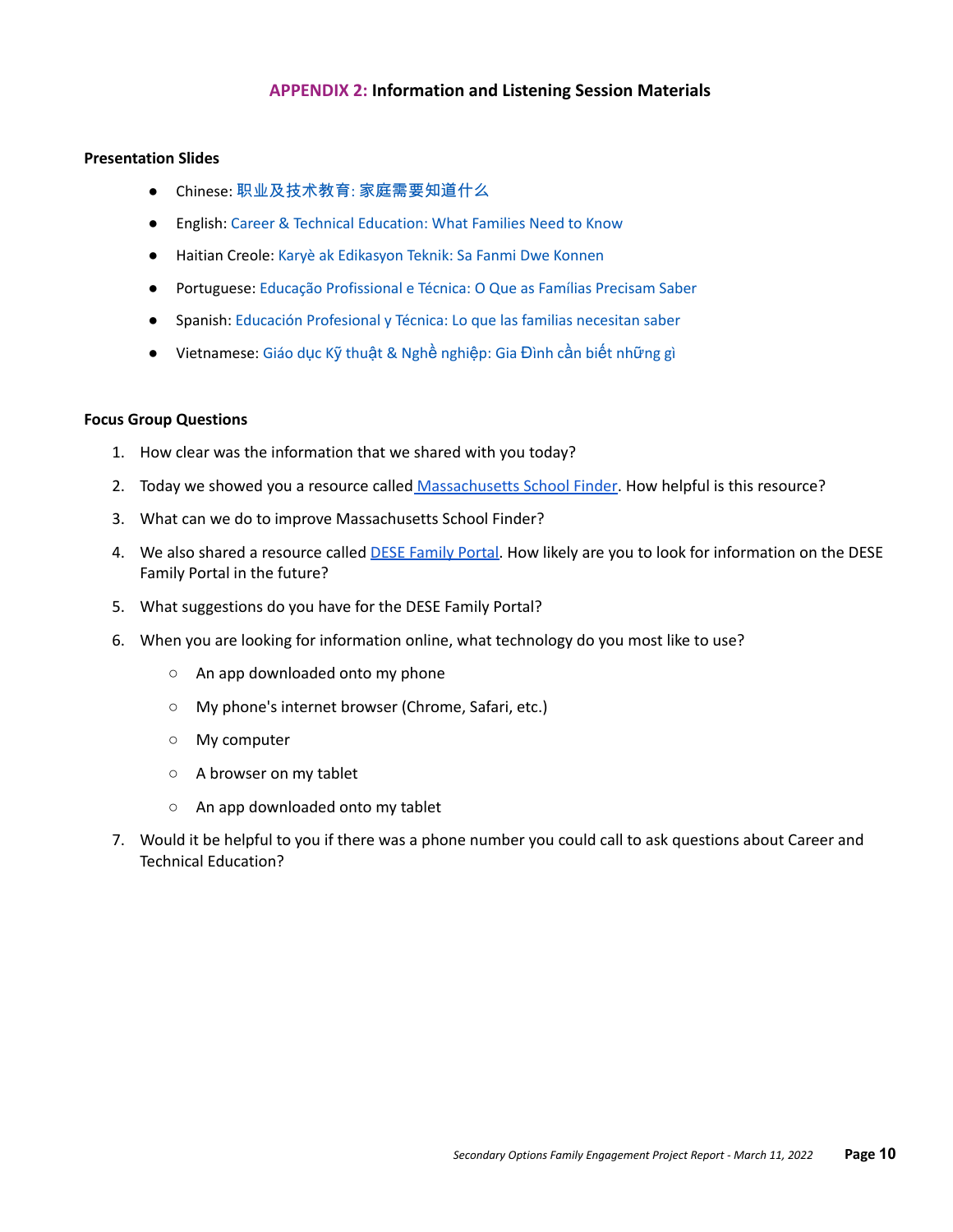# **APPENDIX 3: Qualitative Data Tables**

<span id="page-10-0"></span>

| When you are looking for information online, what technology do you most like to use? |                                                                       |
|---------------------------------------------------------------------------------------|-----------------------------------------------------------------------|
| <b>Phone Browser</b>                                                                  | Preferred in English, Vietnamese, Spanish and Chinese-speaking groups |
| App                                                                                   | Preferred in Spanish, Portuguese, and Haitian Creole-speaking group   |
| <b>Computer</b>                                                                       | Mentioned infrequently but across groups                              |
| 1-1 Advice by Phone, In Your Language                                                 | $^{\sim}100\%$                                                        |

| <b>Terminology</b>                    | <b>What's Still Confusing</b>                                                                    | <b>Where this Came Up</b>          |
|---------------------------------------|--------------------------------------------------------------------------------------------------|------------------------------------|
| "Local" Program                       | Sounds like your local school would only offer "Local"<br>programs - not Chapter 74 programs.    | <b>Cultural Ambassadors, Pilot</b> |
| "Non-Resident"                        | Sounds like immigration status/residency                                                         | Pilot, Portuguese, Haitian Creole  |
| <b>Non-Resident vs. School Choice</b> | A district might not participate in School Choice but<br>might accept Non-Resident applications. | Pilot                              |
| "Technical"                           | In Vietnamese, sounds similar to "technology"                                                    | Vietnamese                         |
| "Portal"                              | Chinese translation is like "family entrance"                                                    | Chinese                            |

| <b>Communication Recommendations</b>                       | Where this came up                  |
|------------------------------------------------------------|-------------------------------------|
| Translation is essential                                   | Chinese, Spanish, Portuguese        |
| Provide access to both English and the translated language | Haitian Creole, Vietnamese          |
| Verbal and 1-1 is essential                                | Portuguese (Brazil), Haitian Creole |
| Fewer words, more images and videos                        | Vietnamese, Portuguese              |
| Using plain language                                       | Spanish, English                    |
| Provide hard copies and printed information                | Haitian Creole                      |

| <b>School Finder and Family Portal - General Comments</b>                                                                                                                           | Where this came up          |
|-------------------------------------------------------------------------------------------------------------------------------------------------------------------------------------|-----------------------------|
| There isn't an obvious pathway to review CTE information from School Finder - to move<br>between the school finder, What Families Need to Know, Family Portaland DESE main<br>page. | <b>Cultural Ambassadors</b> |
| The Localize translation button does not always appear in Google Chrome. May have to<br>do with individual settings on Chrome accounts                                              | <b>Cultural Ambassadors</b> |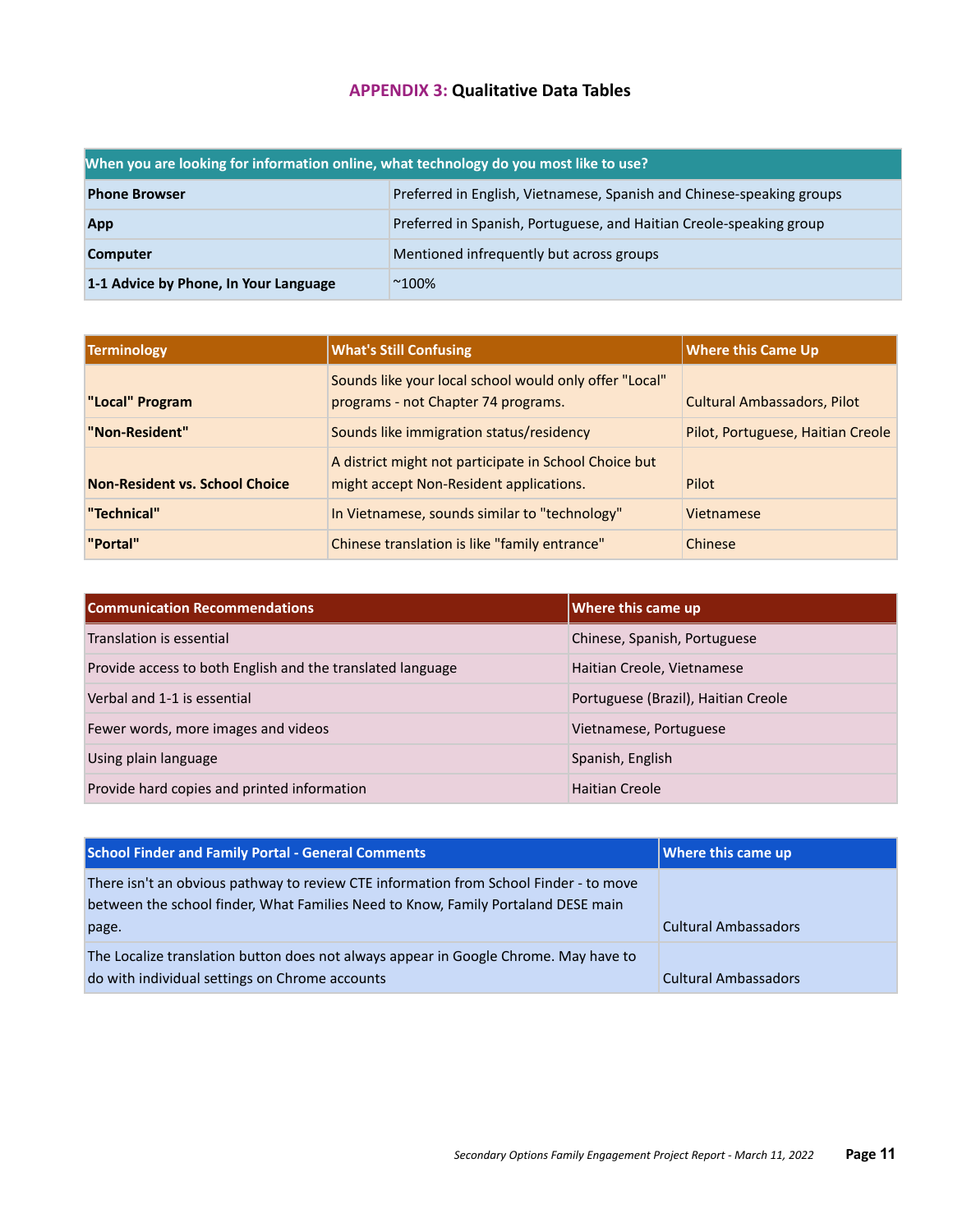| <b>School Finder Comments/Suggestions</b>                                                                                                                                                                                                                                                                                                                        | Where this came up                                                         |
|------------------------------------------------------------------------------------------------------------------------------------------------------------------------------------------------------------------------------------------------------------------------------------------------------------------------------------------------------------------|----------------------------------------------------------------------------|
| Make easier to find (url is long, Fam. Portal isn't easy to find)                                                                                                                                                                                                                                                                                                | Pilot, English, Portuguese                                                 |
| It takes many steps / too many clicks to access the key information the parent needs -<br>specifically admissions info and application deadlines                                                                                                                                                                                                                 | Vietnamese, Pilot, Cultural<br>Ambassadors                                 |
| Allow people to search by town instead of address (some are not comfortable entering<br>their address)                                                                                                                                                                                                                                                           | Pilot                                                                      |
| Include age 18-22 in the grade level drop down menu (transition age students with<br>disabilities and Post-Secondary options)                                                                                                                                                                                                                                    | Pilot, Portuguese                                                          |
| Families can see schools that they may not actually be eligible to attend due to their<br>address according to their district's school assignment policy, not being a choice<br>district, not being a sending district for a CTE school. Parents need outside knowledge<br>or to dig deep to interpret the results. Consider adding more drop-downs and filters. | Pilot, Chinese, Cultural Ambassadors                                       |
| When you click through to the School and District Profiles page to access the website<br>address, it is not always the correct one. Sometimes, it is a sub-page of the district<br>website -- but the school has a true website separate from that so you need to go to<br>Google.                                                                               | Haitian Creole, Cultural Ambassadors                                       |
| The labels on the map are not translated and use the term "Vocation Technical School" Cultural Ambassadors                                                                                                                                                                                                                                                       |                                                                            |
| The (i) buttons that define different types of schools come below the map key - so if<br>you don't know the term, you won't realize there is a definition available - you have to<br>scroll way down.                                                                                                                                                            | <b>Pilot, Cultural Ambassadors</b>                                         |
| Not all families will be able to navigate this resource.                                                                                                                                                                                                                                                                                                         | Chinese, Haitian Creole, Portuguese,<br><b>Pilot, Cultural Ambassadors</b> |
| We told families to choose "All Programs/Pathways" however in preparing for the<br>focus groups, people found it confusing how to use the Pathways/Programs menu.<br>Re-labeling it or dividing it into different drop-downs would reduce confusion.                                                                                                             | <b>Cultural Ambassadors</b>                                                |

| <b>Family Portal Comments/Suggestions</b>                                                                                                                                                                 | <b>Where this came up</b>                 |
|-----------------------------------------------------------------------------------------------------------------------------------------------------------------------------------------------------------|-------------------------------------------|
| Link from DESE main page                                                                                                                                                                                  | English, Cultural Ambassadors             |
| More images, fewer words, focus on the practical questions parents have                                                                                                                                   | English, Vietnamese, Cultural Ambassadors |
| Review translation for accuracy                                                                                                                                                                           | Chinese, Portuguese, Vietnamese           |
| Link to Family-Friendly pages, not technical information. Specifically, the link for<br>CVTE should go to the What Families Need to Know page.                                                            | <b>Cultural Ambassadors</b>               |
| Create a demo / orientation video                                                                                                                                                                         | Pilot, Haitian Creole                     |
| Use plain language                                                                                                                                                                                        | English                                   |
| Focus on what families need to know instead of talking about family<br>Englishagement as a topic                                                                                                          | Portuguese, Cultural Ambassadors          |
| Once you click on the informational link you end up in a whole other<br>department. This will be confusing for families - it would be better for them to<br>be able to navigate parent-facing pages only. | <b>Cultural Ambassadors</b>               |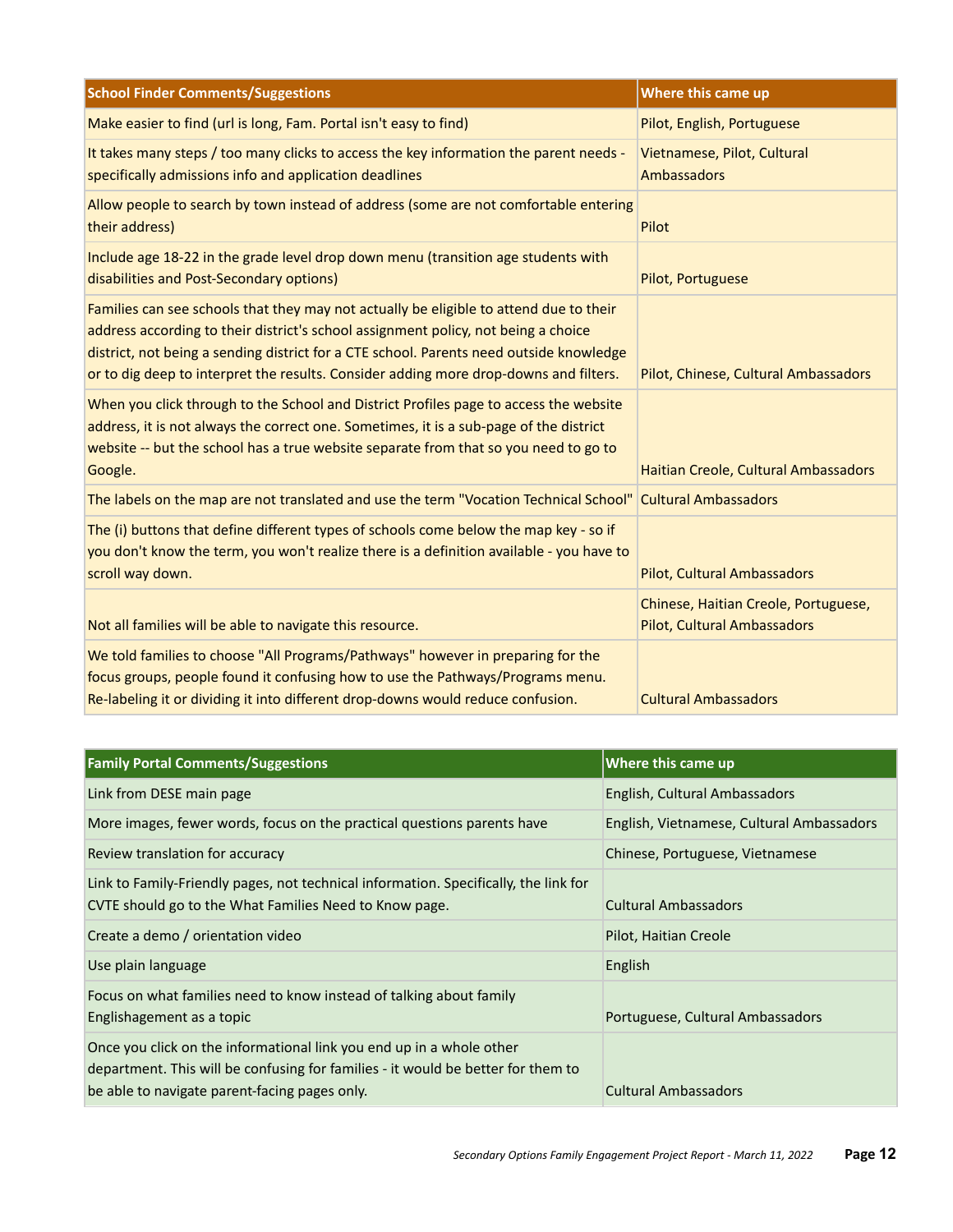| Areas in need of further explanation or clarification                                                                                                                                                                  | <b>Where this Came Up</b>                                |
|------------------------------------------------------------------------------------------------------------------------------------------------------------------------------------------------------------------------|----------------------------------------------------------|
| Clarify that admission can be competitive                                                                                                                                                                              | Pilot, Chinese, English, Vietnamese                      |
| Concerns about disability inclusion                                                                                                                                                                                    | Portuguese, Chinese                                      |
| Share information about post-secondary technical and trade schools                                                                                                                                                     | Pilot, English, Chinese                                  |
| Who do I contact if I have a question?                                                                                                                                                                                 | Haitian Creole, Vietnamese                               |
| Discussion of tuition may be confusing                                                                                                                                                                                 | Pilot, Haitian Creole                                    |
| Discussing technical training, degree from technical school makes it hard to understand<br>that students earn a valid high school diploma.                                                                             | Pilot, Haitian Creole, Chinese                           |
| Parents had questions about how students figure out what career field they would like<br>to pursue. Not explaining Exploratory is an omission in this presentation and on the<br>website.                              | Pilot, Spanish                                           |
| Easy-to-share "sound bites" would help people who work with families share<br>information via email, WhatsApp, social media, text                                                                                      | Pilot                                                    |
| Difference between School Choice programs and Non-Resident Applications to CTE<br>programs is confusing                                                                                                                | Pilot                                                    |
| Application deadlines are confusing. The Non-Resident Application Deadline is<br>standardized, but individual schools may have all different deadlines.                                                                | Haitian Creole, Chinese                                  |
| Omission of explanation for "After Dark," Innovation Pathways, Post-Secondary Chapter<br>74                                                                                                                            | Cult. Ambassadors                                        |
| Explain how students who need more time to complete their graduation requirements<br>due to a disability can access CTE between the ages of 18-22                                                                      | Chinese, Spanish                                         |
| How to evaluate whether a school is a good fit for your Chineseld. Examples: are there<br>data sources where families can see how many graduates attend college? What about<br>find employment?                        | English, Spanish                                         |
| Can School Finder be used to find Private (Chapter 766) Special Education Schools or<br>school types besides CTE                                                                                                       | English                                                  |
| Is it worth applying if it is extremely competitive to get in?                                                                                                                                                         | Vietnamese, English                                      |
| Multiple questions that would be specific to the school. For example, what<br>opPortuguesetunities are provided after school or over the summer or which schools<br>offer opPortuguesetunities to earn college credits | Chinese, Portuguese, Haitian Creole,<br>Spanish, English |